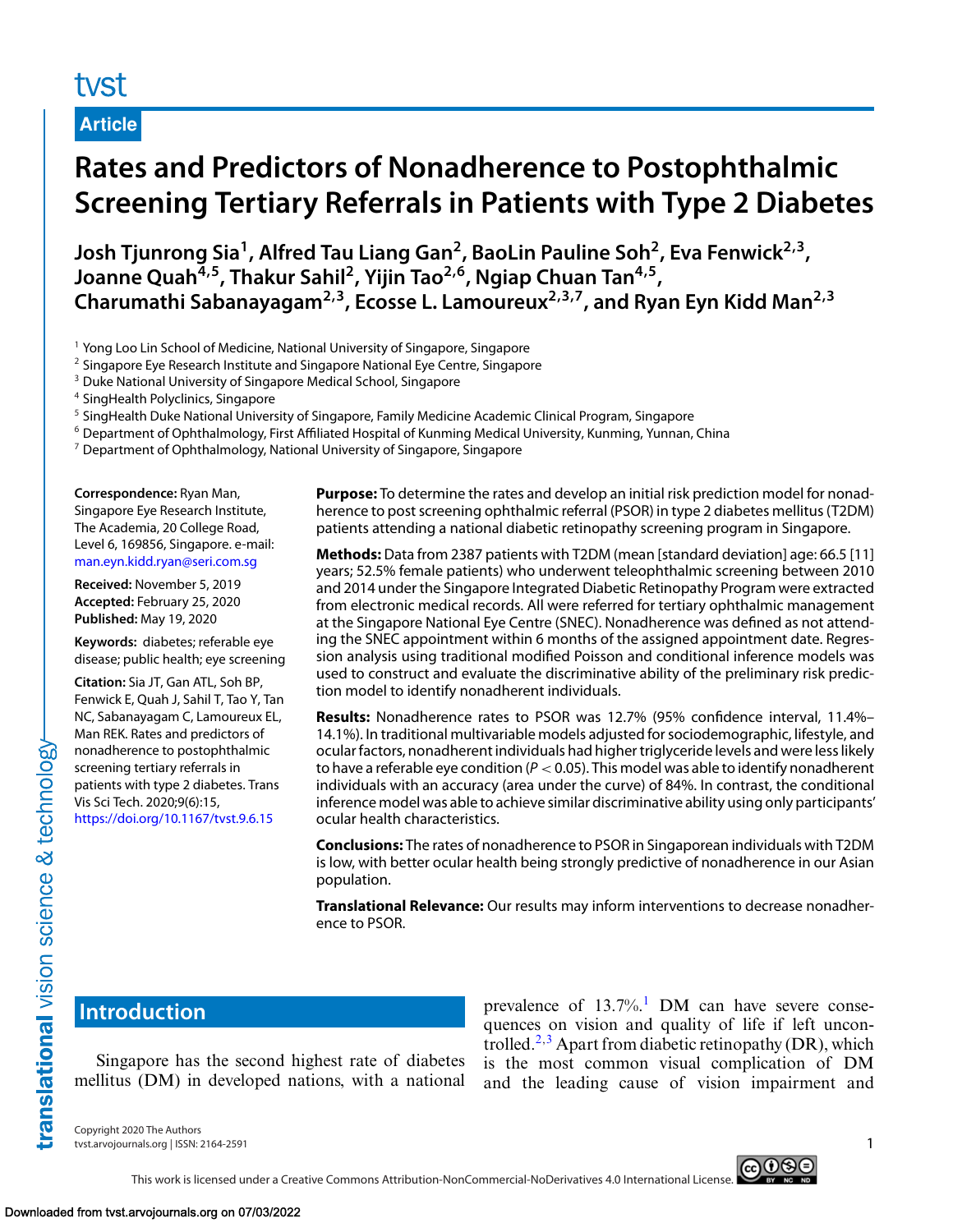blindness among working adults globally,  $^{1,4}$  $^{1,4}$  $^{1,4}$  DM is also a risk factor for other causes of vision loss, such as glaucoma, age-related macular degeneration (AMD), and cataracts. $2,5$ 

Early detection and intervention can, however, reduce the impact of diabetic eye diseases. Although studies have demonstrated that a 47% decrease in the average annual incidence of diabetes-related blindness over 5 years is possible with the implementation of eye screening services, these efforts have been hampered by the high rates of nonadherence to post screening ophthalmic referral (PSOR), ranging from 30% to 79%, in Western populations. $6-9$  Several factors have been associated with nonadherence to PSOR, including low DM health literacy, lack of knowledge and awareness of eye disease, male sex, older age, depression, less severe eye disease, long commute distance to screening centers, low socioeconomic status, lack of time and shorter duration of diabetes.<sup>6–8,10–13</sup> However, there is scant information on both the rates of nonadherence to PSOR, as well as its associated determinants in Asia, which makes it challenging for health care practitioners to implement appropriate interventions to reduce nonadherence and improve the efficacy of diabetic eye screening programs.

In this article, we aimed to address these knowledge gaps by estimating the rates of nonadherence to PSOR and determining its associated predictors in a large retrospective clinical cohort of Asian patients with type 2 DM (T2DM) who underwent a national teleophthalmic diabetic eye screening program: the Singapore Integrated Diabetic Retinopathy Program (SiDRP). Patients included in this study were referred for tertiary evaluation and management of their diabetes-related eye diseases. We hypothesize high rates of nonadherence to PSOR in this population, with factors such as DM severity and duration, younger age, less severe eye disease, and poorer systemic health being predictive of nonadherence. Using the above factors, we additionally aimed to construct and evaluate the accuracy of a preliminary risk prediction model to identify individuals who were nonadherent to PSOR.

# **Methods**

In this retrospective clinical cohort study, electronic medical records (EMR) of a total of 4034 individuals who underwent teleophthalmic screening under the SiDRP between 2010 and 2014 were reviewed. All patients had ocular conditions necessitating ophthalmic referral to the Singapore National Eye Centre (SNEC). We excluded 1474 individuals who did not have complete data for all variables examined in this study, along with 173 individuals without gradable fundus images, leaving a total of 2387 individuals in the final analysis. This high proportion of missing data spanned the period when clinical-centric paperbased medical records were transitioning to medical cluster-centric EMR (between 2010 and 2012), with most of these missing data related to duration of diabetes (data not shown). The study followed the tenets of the Declaration of Helsinki, and ethics approval was obtained from the centralized institutional review board (reference # R1211/17/2015). All subjects consented to the use of their anonymized data for research prior to enrolling in the SiDRP program.

## **Overview of the SiDRP Program**

The SiDRP is a nationwide teleophthalmic and primary care screening model that was set up in 2010. Since its inception, it encompasses all 18 government polyclinics islandwide in Singapore. When a patient with diabetes from the community visits any of these polyclinics for their annual eye screening, their visual acuity (VA) readings are taken and dilated fundus photographs captured using a nonmydriatic fundus camera (TRC NW8-NW200; Topcon, Tokyo, Japan) by trained nurses. The images are sent via high-speed internet to grading centers located at the SNEC and Tan Tock Seng Hospital (TTSH). Trained graders then grade these photographs for any lenticular or retinal abnormalities, with the report sent back to the polyclinic within the hour. These graders are subject to clinical audits every 6 months in which a random selection of their images are regraded by an ophthalmologist. All graders are expected to maintain a sensitivity and specificity  $\geq 90\%$  for ocular diagnoses from fundal images, compared with the ophthalmologist. Based on these grader reports, VA readings, and patients' ocular presentation, the primary care physician will then proceed to refer patients for a tertiary ophthalmic appointment within 3 months at a time and location of their choice (see Supplementary Table S1 for the SiDRP referral protocol). The appointments are made on the spot by trained clinic staff.

#### **Nonadherence**

Nonadherence was our main outcome and was defined as a patient not attending their SNEC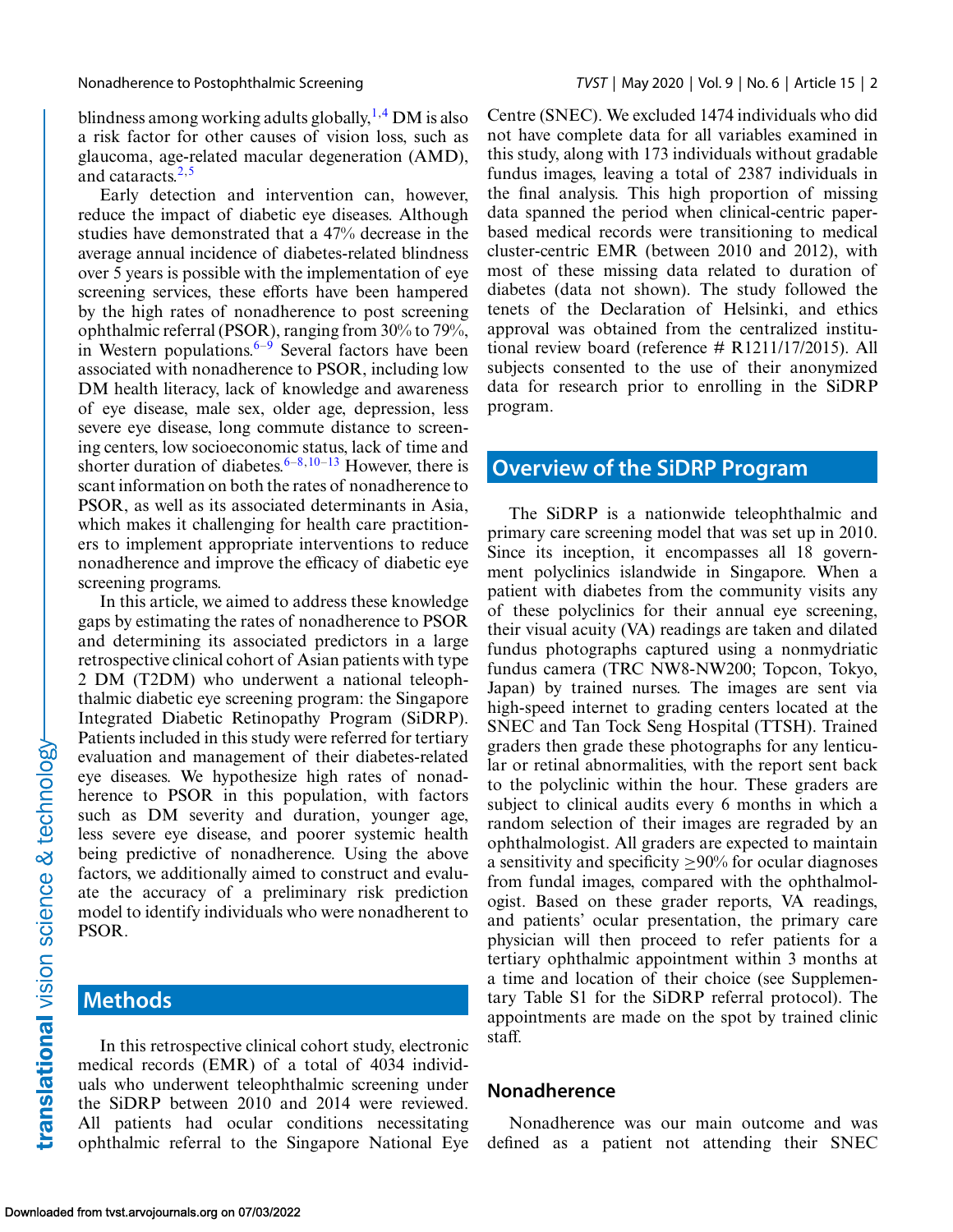appointment within 6 months of their initial appointment date. Although all routine referrals are to be made within 3 months post screening, we allowed a grace period of 6 months to account for possible delay caused by lack of available appointment slots after rescheduling/postponement of existing appointments. This decision was based on consensus agreements from both primary and tertiary care physicians.

#### **Predictors of Nonadherence**

Referable conditions, such as DR, glaucoma, AMD, cataract, and other eye diseases, were detected through the analysis of an individual's two-field retinal photographs (centered on the optic disc and macula) by trained graders at reading centers located at SNEC and TTSH. The referral criteria for these conditions were defined as follows:

- DR: moderate nonproliferative DR or worse and/or presence of diabetic macular edema (DME).
- AMD: presence of geographic atrophy or neovascular AMD.
- Cataract: any media opacity with VA  $<6/12$ .
- Glaucoma: cup disc ratio > 0.65 either eye, disc asymmetry  $>0.2$ , disc hemorrhage, notching, or rim thinning.
- Other conditions: presence of macular hemorrhage, retinal vessel occlusion, retinal detachment, and papilloedema

All clinical and sociodemographic data were retrieved from the EMR database. Variables included in the analyses were age, sex, ethnicity, body mass index (BMI;  $kg/m<sup>2</sup>$ ), systolic (SBP) and diastolic blood pressure (DBP) (mm Hg), hemoglobin A1c (%), total cholesterol, high-density lipoprotein (HDL) (mmol/L), low-density lipoprotein (LDL) (mmol/L), and creatinine (mmol/L). Blood biochemistry was assessed using blood samples taken after at least 8 hours of fasting at the Singapore General Hospital laboratory. Snellen Visual Acuity was performed with habitual correction by trained nurses at 6 m and converted to logarithm of the minimum angle of resolution (logMAR) values for analysis. Values for both the better and worse-eye VA were utilized in analyses.

#### **Statistical Analyses**

We summarized continuous variables using means and standard deviations (SD), and categorical variables with counts and percentages. Comparison between patients who adhered and did not adhere to their appointments was made using the Mann-Whitney *U* test for continuous variables, and the Fisher's exact test for categorical variables. All variables that were significantly different between the two groups examined were entered simultaneously into a multivariable modified Poisson model, to determine their independent associations with nonadherence to PSOR. Because there was a small proportion of individuals who attended and was referred for tertiary ophthalmic management more than once within the time period of the study  $(N = 34)$ , we made the decision to retain these visits as unique visits. However, we attempted to account for possible interdependencies in analyses by utilizing general estimating equations to estimate the risk ratios (RRs) and their standard errors for each predictor. We further conducted supplementary sensitivity analyses excluding these 34 individuals. The results of the latter are similar to that of the main analyses and are shown in Supplementary Table S2 and Supplementary Figure S1.

The receiver operating characteristic curve (AUC) of the model was then assessed to estimate the performance of the model in discriminating between patients who adhered and did not adhere to their appointments. A *P* value of <0.05 was considered statistically significant. In addition, we used a tree-based conditional inference analysis, which recursively partitions study participants into mutually exclusive groups by selected variables found significantly predictive of nonadher-ence to PSOR.<sup>[14](#page-7-0)</sup> The conditional inference analysis makes much fewer modeling assumptions, allows for nonlinear interactions involving multiple variables, and is clearly visualized and easily interpreted for the purpose of identifying complex relationships between these variables; leading to a more compact model that maintains similar predictive accuracy to traditional multivariable models. A  $P$  value of  $\lt 0.05$  with Bonferroni correction for cumulative multiple testing to decide if a split was to be made at each step of the tree construction process. Analyses were performed using Stata version 15 (StataCorp LLC, TX, USA) and R version 3.5.0 (R Foundation, Vienna, Austria). The R package partykit version 1.2-2 was used for regression tree analyses.

### **Results**

A total of 2421 visits made by 2387 patients were included in this analysis. Of the 2387 patients, 1877 (78.6%) were Chinese, 278 (11.7%) were Indian, 174  $(7.3\%)$  were Malays, and 58  $(2.4\%)$  were of other ethnicities. The mean age of the sample was 66.5 (SD,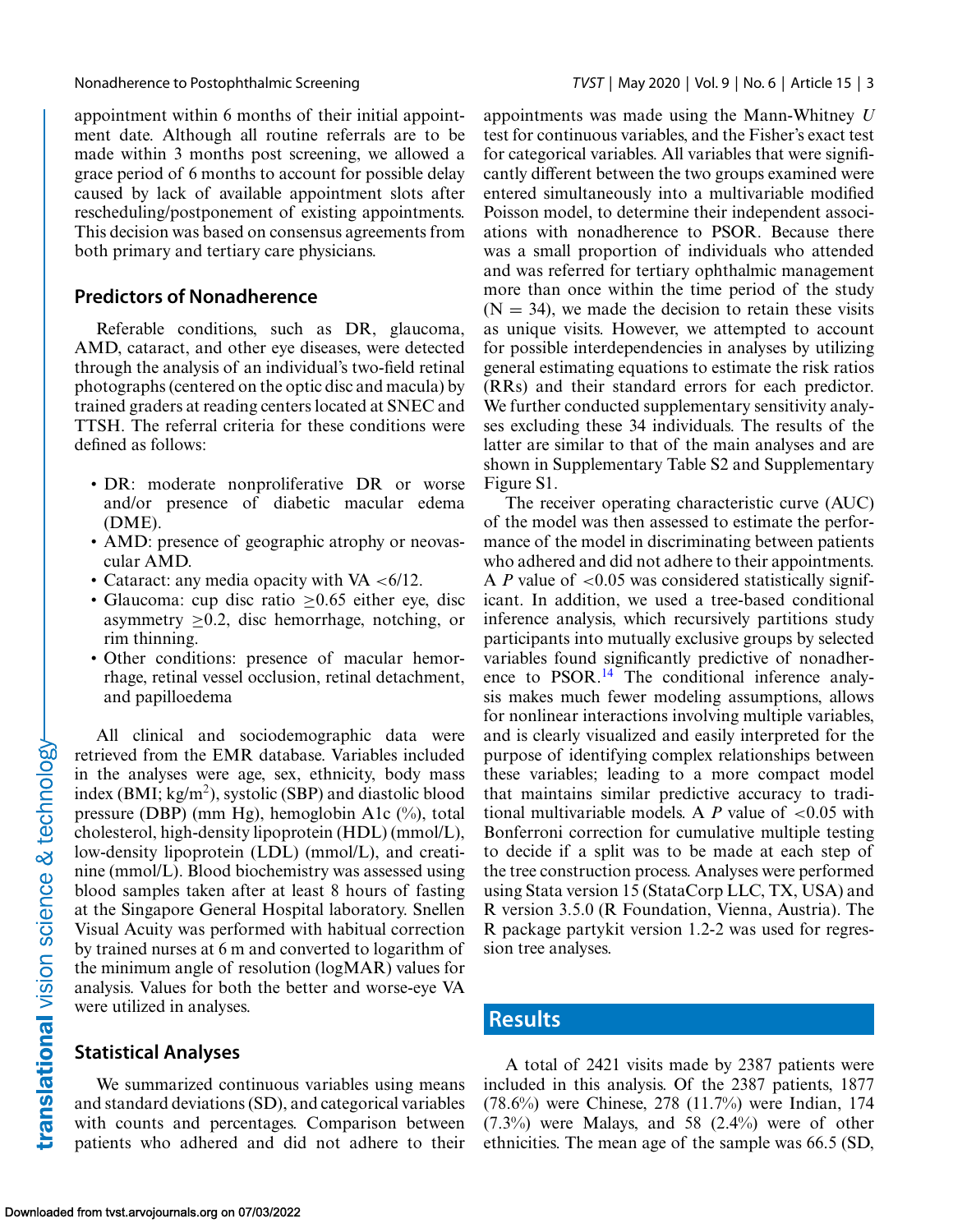|                                      | Mean (SD)/N (%)         |                           |       |
|--------------------------------------|-------------------------|---------------------------|-------|
| Variable                             | Adherent ( $n = 2114$ ) | Nonadherent ( $n = 307$ ) | $P^*$ |
| Age (years)                          | 66.6 (11.1)             | 66.0(9.8)                 | 0.190 |
| BMI ( $\text{kg/m}^2$ )              | 25.7(4.5)               | 26.3(4.7)                 | 0.036 |
| Diabetes duration (years)            | 7.5(6.0)                | 7.3(5.9)                  | 0.639 |
| SBP (mm Hg)                          | 132.3 (18.2)            | 129.6 (17.7)              | 0.007 |
| DBP (mm Hg)                          | 69.9 (10.6)             | 69.4 (10.4)               | 0.530 |
| $HbA1c$ (%)                          | 7.4(1.6)                | 7.1(1.3)                  | 0.001 |
| Total cholesterol (mmol/L)           | 4.5(1.0)                | 4.5(0.9)                  | 0.948 |
| HDL cholesterol (mmol/L)             | 1.4(0.4)                | 1.4(0.4)                  | 0.058 |
| LDL cholesterol (mmol/L)             | 2.5(0.8)                | 2.4(0.8)                  | 0.152 |
| Triglyceride (mmol/L)                | 1.5(1.1)                | 1.5(0.7)                  | 0.163 |
| Creatinine (mmol/L)                  | 86.1 (38.4)             | 83.3 (39.2)               | 0.062 |
| Presenting VA in better eye (logMAR) |                         |                           |       |
| Presenting VA in worse eye (logMAR)  | 0.5(0.5)                | 0.4(0.3)                  | 0.001 |
| Female                               | 1111 (52.6)             | 160 (52.1)                | 0.903 |
| Race                                 |                         |                           |       |
| Malay                                | 159(7.5)                | 19(6.2)                   | 0.222 |
| Indian                               | 235(11.1)               | 46 (15.0)                 |       |
| Chinese                              | 1670 (79.0)             | 234 (76.2)                |       |
| Others                               | 50(2.4)                 | 8(2.6)                    |       |
| DR severity                          |                         |                           |       |
| No DR                                | 1362 (64.4)             | 258 (84.0)                | 0.001 |
| Mild DR                              | 376 (17.8)              | 30(9.8)                   |       |
| Moderate DR                          | 245 (11.6)              | 9(2.9)                    |       |
| Severe DR                            | 105(5.0)                | 7(2.3)                    |       |
| <b>Proliferative DR</b>              | 26(1.2)                 | 3(1.0)                    |       |
| <b>DME</b>                           | 345 (16.3)              | 13(4.2)                   | 0.001 |
| Glaucoma                             | 270 (12.8)              | 9(2.9)                    | 0.001 |
| <b>AMD</b>                           | 203(9.6)                | 9(2.9)                    | 0.001 |
| Cataract                             | 608 (28.8)              | 35(11.4)                  | 0.001 |
| Other eye condition                  | 590 (27.9)              | 26(8.5)                   | 0.001 |
| Two or more eye conditions           | 490 (23.2)              | 23(7.5)                   | 0.001 |
| Antihypertensive medication use      | 1843 (87.3)             | 268 (87.6)                | 1.000 |
| Anticholesterol medication use       | 1817 (86.1)             | 271 (88.6)                | 0.248 |
| Antidiabetic medication use          | 1669 (79.1)             | 225 (73.5)                | 0.031 |

| Table 1. Patients' Sociodemographic and Clinical Characteristics Stratified by Adherence to PSOR ( $N = 2421$ ) |  |
|-----------------------------------------------------------------------------------------------------------------|--|
|-----------------------------------------------------------------------------------------------------------------|--|

\* Mann-Whitney *U* test or the Fisher's exact test. Bold indicates statistically significant results (*P* < 0.05).

11.0) years; duration of diabetes ranged from 1 to 39 years; and 52.5% were female patients. Out of 2421 visits, 307 visits did not result in attendance of tertiary referral within 6 months, which translates to a PSOR nonadherence rate of 12.7% (95% confidence interval [CI], 11.4%–14.1%). Nonadherent individuals had higher BMI, lower SBP, lower HbA<sub>1c</sub>, better VA, were less likely to be using DM medication, have a referable eye condition, and have two or more concurrent condi-

tions, including DR, DME, glaucoma, AMD, cataract, and other eye conditions (Table 1).

Simultaneous inclusion of the above variables in a multivariable model showed that patients who had higher triglyceride levels at the time of their SiDRP visit were at greater risk of nonadherence to PSOR, with an adjusted RR of 1.07 (95% CI, 1.01–1.13) per mmol/L increase in triglyceride. Worse-eye VA was included instead of better-eye VA as univariable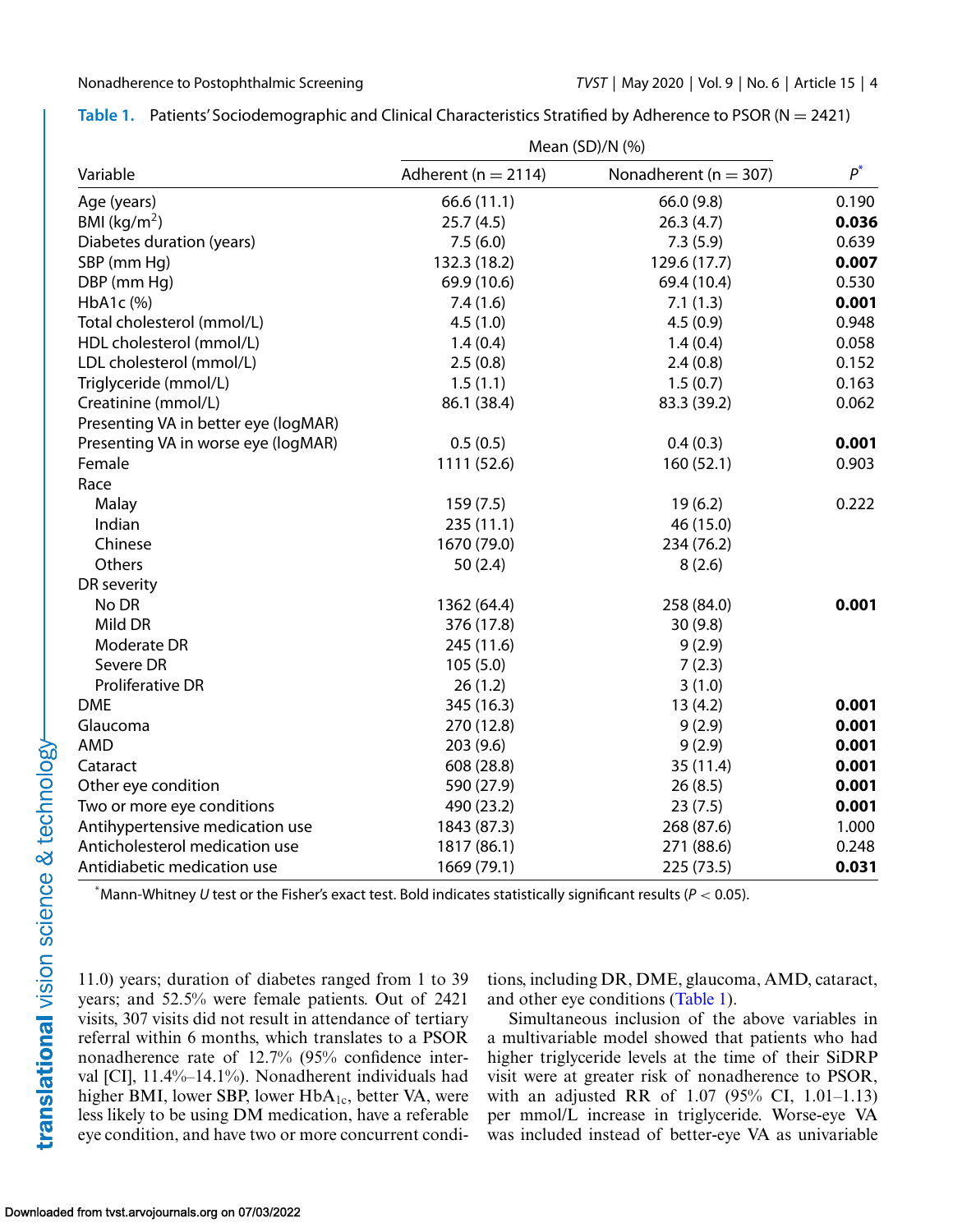#### **Table 2.** Multivariable-Adjusted Predictors of Nonadherence to PSOR (N = 2421)

| Variable                                | RR (95% CI)         | $\boldsymbol{P}$ |
|-----------------------------------------|---------------------|------------------|
| Age (years)                             | $0.99(0.98 - 1.01)$ | 0.320            |
| Female                                  | $0.93(0.76 - 1.15)$ | 0.509            |
| BMI ( $\text{kg/m}^2$ )                 | $1.01(0.99 - 1.03)$ | 0.438            |
| Race                                    |                     |                  |
| Chinese                                 | Reference           |                  |
| Indian                                  | $1.12(0.87 - 1.44)$ | 0.390            |
| Malay                                   | $1.10(0.72 - 1.68)$ | 0.651            |
| Others                                  | $1.12(0.69 - 1.83)$ | 0.639            |
| SBP (mm Hg)                             | $1.00(0.99 - 1.00)$ | 0.725            |
| HbA1c (%)                               | $0.94(0.86 - 1.03)$ | 0.179            |
| HDL cholesterol (mmol/L)                | $1.27(0.99 - 1.62)$ | 0.058            |
| LDL cholesterol (mmol/L)                | $0.97(0.85 - 1.11)$ | 0.667            |
| Triglyceride (mmol/L)                   | $1.07(1.01 - 1.13)$ | 0.024            |
| Creatinine (mmol/L)                     | $1.00(1.00 - 1.01)$ | 0.527            |
| Presenting VA in worse eye (logMAR)     | $0.98(0.92 - 1.03)$ | 0.397            |
| DR severity                             |                     |                  |
| No DR                                   | Reference           |                  |
| Mild DR                                 | $0.58(0.36 - 0.93)$ | 0.024            |
| Moderate DR                             | $0.10(0.05 - 0.20)$ | < 0.001          |
| Severe DR                               | $0.27(0.13 - 0.57)$ | 0.001            |
| <b>Proliferative DR</b>                 | $0.43(0.15 - 1.28)$ | 0.131            |
| <b>DME</b>                              | $0.20(0.09 - 0.43)$ | < 0.001          |
| Glaucoma                                | $0.09(0.04 - 0.17)$ | < 0.001          |
| AMD                                     | $0.12(0.06 - 0.24)$ | < 0.001          |
| Cataract                                | $0.16(0.11 - 0.23)$ | < 0.001          |
| Other eye condition                     | $0.15(0.10 - 0.22)$ | < 0.001          |
| Two or more eye conditions <sup>a</sup> | $0.28(0.19 - 0.41)$ | < 0.001          |
| Antihypertensive medication use         | $1.11(0.84 - 1.49)$ | 0.462            |
| Anticholesterol medication use          | $1.04(0.76 - 1.44)$ | 0.790            |
| Antidiabetic medication use             | $0.86(0.69 - 1.07)$ | 0.187            |

aSubstitutes for the six individual eye conditions in the multivariable model. Bolded values indicate statistically significant

results (*P* < 0.05). analyses revealed worse-eye VA had a slightly stronger

association with nonadherence to PSOR than bettereye VA (58% vs. 57%, data not shown). Presence of referable eye conditions was associated with a lower risk of nonadherence, with RRs ranging from 0.58 (for mild DR) to 0.09 (for glaucoma), with the presence of concomitant referable conditions being associated with a 72% lower risk of nonadherence compared with the presence of a single referable ocular condition (RR, 0.28; 95% CI, 0.19–0.40; Table 2). Adding each eye disease individually to a base model (AUC, 0.64) of sociodemographic and systemic risk factors significantly improved model prediction, with improved AUCs ranging from 0.67 (for AMD) to 0.69 (for DR severity). The full multivariable model with all six eye conditions included was able to discriminate between adherent and nonadherent individuals with an estimated predictive accuracy of 84% (AUC, 0.80; 95% CI, 0.81–0.87; [Table 3\)](#page-5-0). The conditional inference regression tree had similar predictive accuracy to the multivariable modified Poisson model. However, the regression tree only selected seven variables in the following order of statistical significance: more than one eye condition, the presence of cataract, other eye conditions, glaucoma, moderate and worse DR, AMD DR severity, and mild DR [\(Figure\)](#page-5-0). The regression tree further found that the subgroup of individuals who did not have any of the earlier mentioned eye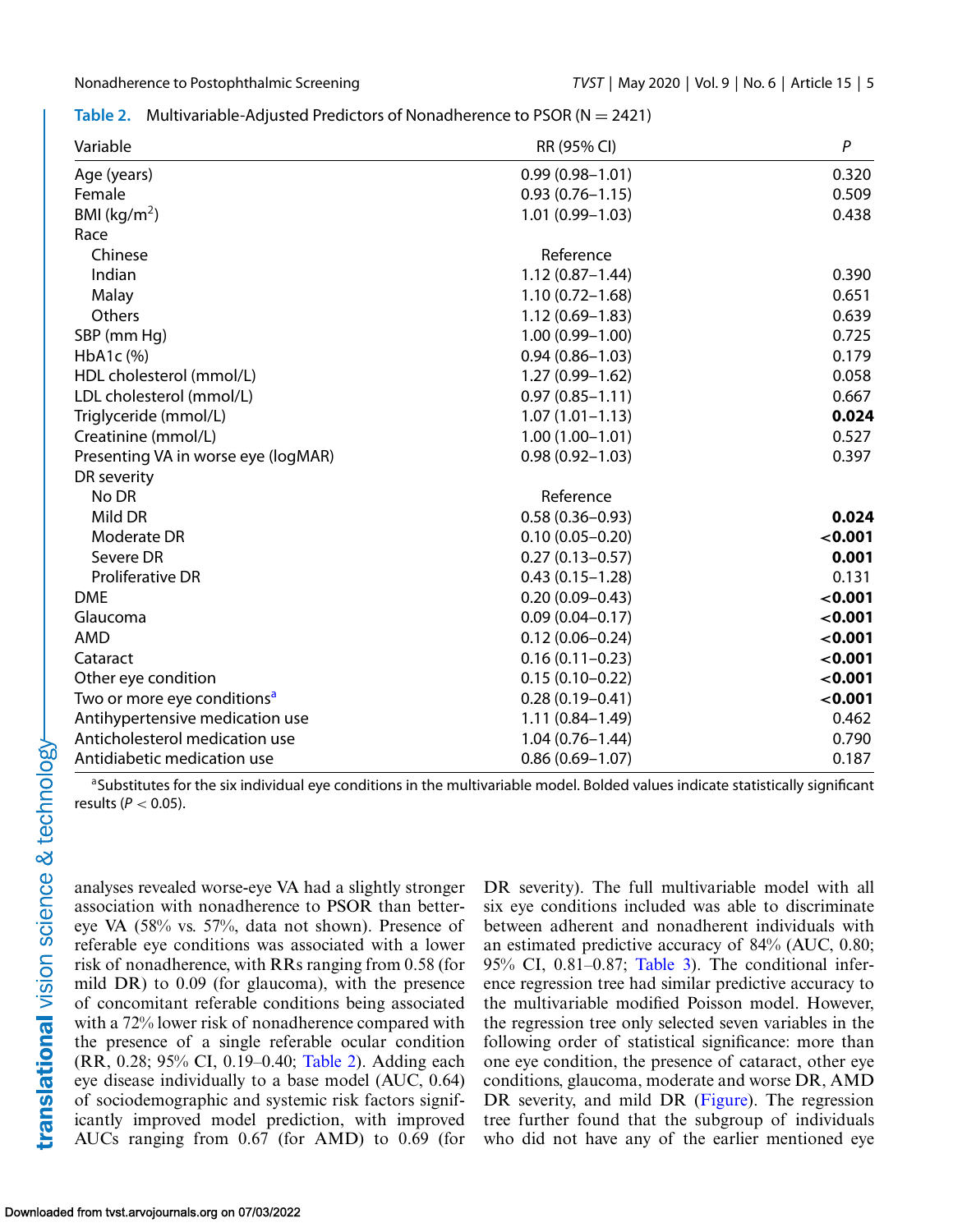<span id="page-5-0"></span>

| Table 3. The AUC for Various Models in Prediction of Nonadherence to PSOR |
|---------------------------------------------------------------------------|
|                                                                           |

| Model | Description                                                | AUC (95% CI)        |
|-------|------------------------------------------------------------|---------------------|
|       | Base <sup>a</sup>                                          | $0.64(0.61 - 0.67)$ |
| 2     | Plus DR severity                                           | $0.69(0.66 - 0.72)$ |
| 3     | Plus DME                                                   | $0.68(0.64 - 0.71)$ |
| 4     | Plus glaucoma                                              | $0.68(0.65 - 0.71)$ |
| 5     | Plus AMD                                                   | $0.67(0.63 - 0.70)$ |
| 6     | Plus cataract                                              | $0.68(0.65 - 0.71)$ |
| 7     | Plus other eye condition                                   | $0.68(0.65 - 0.71)$ |
| 8     | Plus all six eye conditions <sup>b</sup>                   | $0.84(0.81 - 0.87)$ |
| 9     | Plus two or more eye conditions                            | $0.70(0.67 - 0.73)$ |
| 10    | Plus all six eye conditions and two or more eye conditions | $0.84(0.81 - 0.87)$ |
| 11    | Conditional inference regression tree                      | $0.84(0.81 - 0.86)$ |

aModified Poisson model adjusted for age, sex, BMI, SBP, triglycerides, and worse eye presenting VA.

 $b$ The AUC for model 8 was significantly higher than models 1-7, and 9.

AUCs for all models was significantly higher than the base model.



**Figure.** Conditional inference tree for the prediction of non-adherence to PSOR ( $N = 2421$  visits). The dataset is successively split (from top right to bottom left) in order of the predictor variable that produces the largest significant difference in an asymptotic test statistic comparing non-adherence between the split groups. The tree has a total of 7 branches (B1 to B7) and ovals contain the splitting variable at each branch and the corresponding Bonferroni-corrected P-value for the split. Rectangular boxes are terminal nodes of the tree that patients are exclusively classified into. N refers to the number of patients in each node and the prevalence of non-adherence to PSOR is given adjacent within parentheses. For example, a patient with AMD and no other referable eye conditions would move downwards (southwesterly) the tree and be siphoned out at the sixth branch into the AMD node, with an estimated non-adherence probability of 3.2%.

conditions in retinal photos or only had mild DR were the most likely to miss attending their tertiary referrals, with estimated nonadherence probability percentages of 55.2% (95% CI, 49.9–60.4) and 33.9% (95% CI, 21.8–47.8), respectively.

# **Discussion**

In this multiethnic, retrospective clinic-based study, we found a relatively low nonadherence to PSOR rate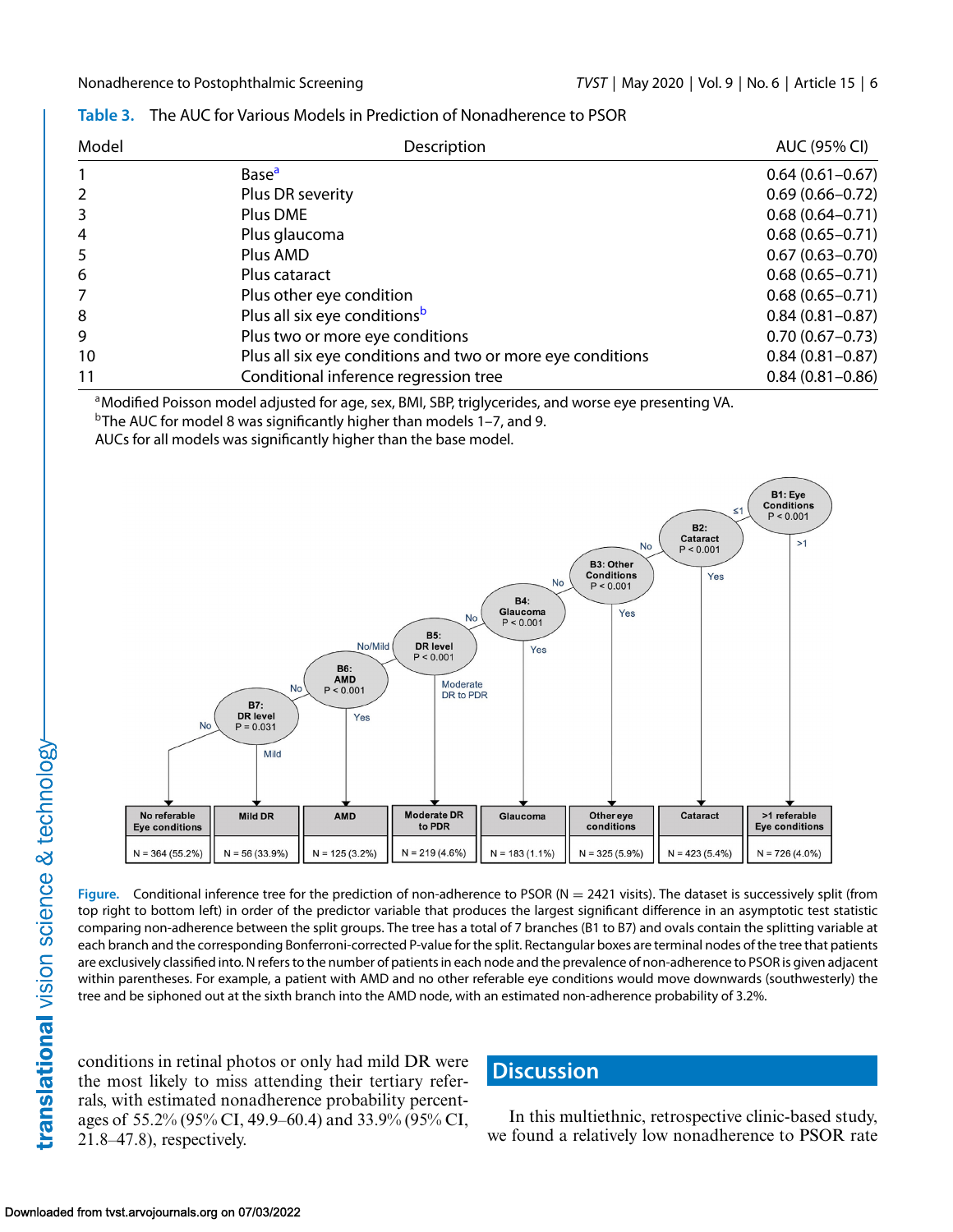of 12.7% in Asian patients with T2DM. Although traditional modified Poisson regression models identified several factors that were associated with nonadherence, namely having higher triglyceride levels, and having mild or no referable eye diseases in fundus images, conditional inference tree modeling allowed us to eliminate systemic factors while maintaining the model's AUC of 84%. Further prospective longitudinal, and qualitative studies are warranted to verify our findings, validate our preliminary risk prediction model, and explore the reasons underpinning nonadherence to PSOR.

To our knowledge, this is the first study in Asia to report the nonadherence rate to PSOR. Our rate of 12.7% is much lower than the 30% to 79% reported in previous Western studies. $6-8$  We postulate that the lower levels of nonadherence might be because of the high literacy rates in Singapore ( $\sim$ 88%),<sup>[15](#page-7-0)</sup> as studies have shown a correlation between higher literacy rates with adherence to medical advice.<sup>[15,16](#page-7-0)</sup> Another potential reason explaining our low nonadherence rate is the presence of a nationwide copayment scheme. The medical fees for Singaporeans are partially covered by the government (Medisave, Medishield Life, and Medifund), which may help to substantially alleviate the financial burden of health care, particularly for Singapore's elderly and underprivileged populations. Finally, Singapore is a small country, with an area of approximately  $720 \text{ km}^2$ . As such, the close proximity to health care services for residents may be a substantial contributory factor to the low nonadherence rate to PSOR observed in our study. Unfortunately, qualitative data to confirm these hypotheses, and information on whether individuals had private insurance plans to further mitigate costs, were not collected in this study. Future studies with the relevant data may be needed to verify and expand on our current findings.

Various studies conducted in Western populations revealed factors associated with nonadherence that were similar to that elicited in our traditional multivariable analyses, specifically with regard to higher triglyceride levels and less severe  $DR^{8,12,17}$  Considering that DR has few visual symptoms until the disease becomes quite advanced,  $^{18}$  it is not unusual for patients with mild disease to not realize the importance of early intervention, which likely explains our observation of the association between milder disease with higher rates of nonadherence rates to PSOR. In contrast, despite an established correlation between poor disease control and lack of adherence to various disease intervention strategies, $19$  it is surprising that only higher triglyceride levels, and not other indicators of poor control, for example, raised HbA1c and blood pressure levels, were significantly associated with

increased risk of nonadherence to PSOR in our study. Moreover, removal of this variable in conditional inference models did not significantly affect discriminative accuracy, suggesting that higher triglyceride levels may not be an important overall contributor to nonadherence to PSOR.

Our study involved a large clinic-based sample attending government polyclinics in Singapore, which makes our results generalizable to the majority of Singaporean individuals who live with diabetes, as most of these patients visit the polyclinic for their chronic disease care. Furthermore, our study utilized a standardized grading system for diabetes-related eye diseases, and also drew from a wide selection of participant sociodemographic and clinical parameters allowing for a comprehensive characterization of factors predicting nonadherence to PSOR. In addition, aside from the traditional multivariable models utilized in previous studies, we also used regression tree modeling in our analyses to determine the sociodemographic and clinical risk factors associated with nonadherence to PSOR.<sup>14</sup>

However, it is important to note that our study was retrospective in nature, and as such we may not have collected all potential factors associated with nonadherence to PSOR, such as a patient's clarity with regard to the referral process; patients' perceptions on DR and their view on the importance of eye examinations; distance, travel time, and mode of transportation to the tertiary hospital; as well as whether these individuals were privately insured, all of which have been established to play a role in the uptake of tertiary eye referrals.[17,](#page-7-0)[20,21](#page-8-0) Furthermore, our participants were drawn from government polyclinic databases and may not reflect individuals who chose to follow-up with doctors from private practice. Finally, a limitation of our approach was that we utilized the same data to build and evaluate the model, which may have led to an overestimation of model performance. We chose not to conduct internal validation (e.g., by splitting the sample into separate training and validation sets) due to possible selection bias arising from the large volume of missing data ( $N = 1647$ ). As such, further prospective quantitative, as well as qualitative work to elicit the reasons underpinning nonadherence to PSOR, are warranted to improve and validate the model's predictive accuracy.

#### **Conclusions**

Our study showed that the rate of nonadherence to PSOR was low in a multiethnic Asian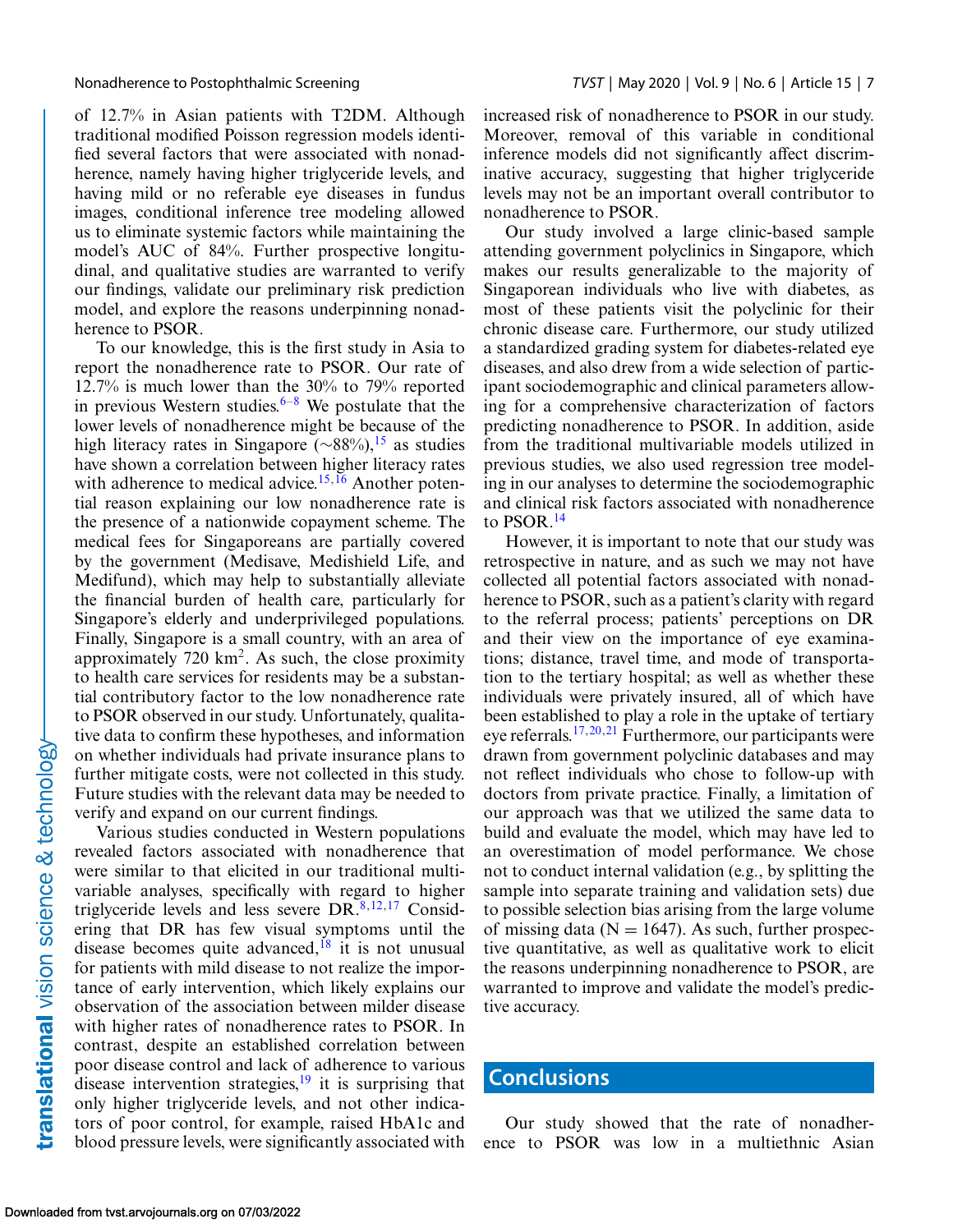<span id="page-7-0"></span>

population with T2DM. Using traditional multivariable and conditional inference tree models, our study identified common key factors, such as more than one eye condition, the presence of cataract, other eye conditions, glaucoma, DR severity, and AMD, that can be used to characterize nonadherent individuals. The results of our study are the first steps toward allowing primary care practitioners to understand and design intervention strategies to target individuals who are likely to be nonadherent to PSOR, ultimately decreasing the burden of blindness and diabetic-related eye disease on Singapore's health care system. Future prospective studies that include both quantitative and qualitative data are needed to understand underpinning reasons for nonadherence to PSOR, as well as to refine the discriminant accuracy and validate the predictive model in clinical practice.

# **Acknowledgments**

**S**upported by the SingHealth Foundation Transitions Award #SHF/HSR106/2016.

Disclosure: **J.T. Sia,** None; **A.T.L. Gan,** None; **B.P. Soh,** None; **E. Fenwick,** None; **J. Quah,** None; **T. Sahil,** None; **Y. Tao,** None; **N.C. Tan,** None; **C. Sabanayagam,** None; **E.L. Lamoureux,** None; **R.E.K. Man,** None

# **References**

- 1. International Diabetes Federation. *IDF Diabetes Atlas*. 8th ed. 2017. Available at: http://fmdiabetes. [org/wp-content/uploads/2018/03/IDF-2017.pdf.](http://fmdiabetes.org/wp-content/uploads/2018/03/IDF-2017.pdf) Accessed 5th November 2019.
- 2. Zheng Y, Lavanya R, Wu R, et al. Prevalence and causes of visual impairment and blindness in an urban Indian population: the Singapore Indian Eye Study. *Ophthalmology*. 2011;118: 1798–1804.
- 3. Fenwick EK, Pesudovs K, Khadka J, et al. The impact of diabetic retinopathy on quality of life: qualitative findings from an item bank development project. *Qual Life Res*. 2012;21:1771–1782.
- 4. Cheung N, Mitchell P, Wong TY. Diabetic retinopathy. *Lancet*. 2010;376:124–136.
- 5. Nguyen TT, Wang JJ, Sharrett AR, et al. Relationship of retinal vascular caliber with diabetes and retinopathy: the Multi-Ethnic Study of Atherosclerosis (MESA). *Diabetes Care*. 2008;31: 544–549.
- 6. Keenum Z, McGwin G, Jr., Witherspoon CD, Haller JA, Clark ME, Owsley C. Patients' adherence to recommended follow-up eye care after diabetic retinopathy screening in a publicly funded county clinic and factors associated with follow-up eye care use. *JAMA Ophthalmol*. 2016;134:1221– 1228.
- 7. Lee SJ, Livingston PM, Harper CA, McCarty CA, Taylor HR, Keeffe JE. Compliance with recommendations from a screening programme for diabetic retinopathy. *Aust N Z J Ophthalmol*. 2008;27:187–189.
- 8. Newcomb PA, Klein R. Factors associated with compliance following diabetic eye screening. *J Diabet Complications*. 1990;4:8–14.
- 9. Bäcklund LB, Algvere PV, Rosenqvist U. New blindness in diabetes reduced by more than one-third in Stockholm County. *Diabet Med*. 1997;14:732–740.
- 10. Lewis K, Patel D, Yorston D, Charteris D. A qualitative study in the United Kingdom of factors influencing attendance by patients with diabetes at ophthalmic outpatient clinics. *Ophthalmic Epidemiol*. 2007;14:375–380.
- 11. Pun Sandra PY, Coates V, Benzie Iris FF. Barriers to the self -care of type 2 diabetes from both patients' and providers' perspectives: literature review. *J Nurs Healthc Chronic Illn*. 2009;1:4– 19.
- 12. Will JC, German RR, Schuman E, Michael S, Kurth DM, Deeb L. Patient adherence to guidelines for diabetes eye care: results from the diabetic eye disease follow-up study. *Am J Public Health*. 1994;84:1669–1671.
- 13. Zgibor JC, Songer TJ. External barriers to diabetes care: addressing personal and health systems issues. *Diabetes Spectr*. 2001;14:23–28.
- 14. Hothorn T, Hornik K, Zeileis A. Unbiased recursive partitioning: a conditional inference framework. *J Comput Graph Stat*. 2006;15: 651–674.
- 15. Ko Y, Lee JY, Toh MP, Tang WE, Tan AS. Development and validation of a general health literacy test in Singapore. *Health Promot Int*. 2012;27:45– 51.
- 16. Miller TA. Health literacy and adherence to medical treatment in chronic and acute illness: a metaanalysis. *Patient Educ Couns*. 2016;99:1079–1086.
- 17. Murchison AP, Hark L, Pizzi LT, et al. Nonadherence to eye care in people with diabetes. *BMJ Open Diabetes Res Care*. 2017;5:e000333.
- 18. Fante RJ, Durairaj VD, Oliver SC. Diabetic retinopathy: an update on treatment. *Am J Med*. 2010;123:213–216.